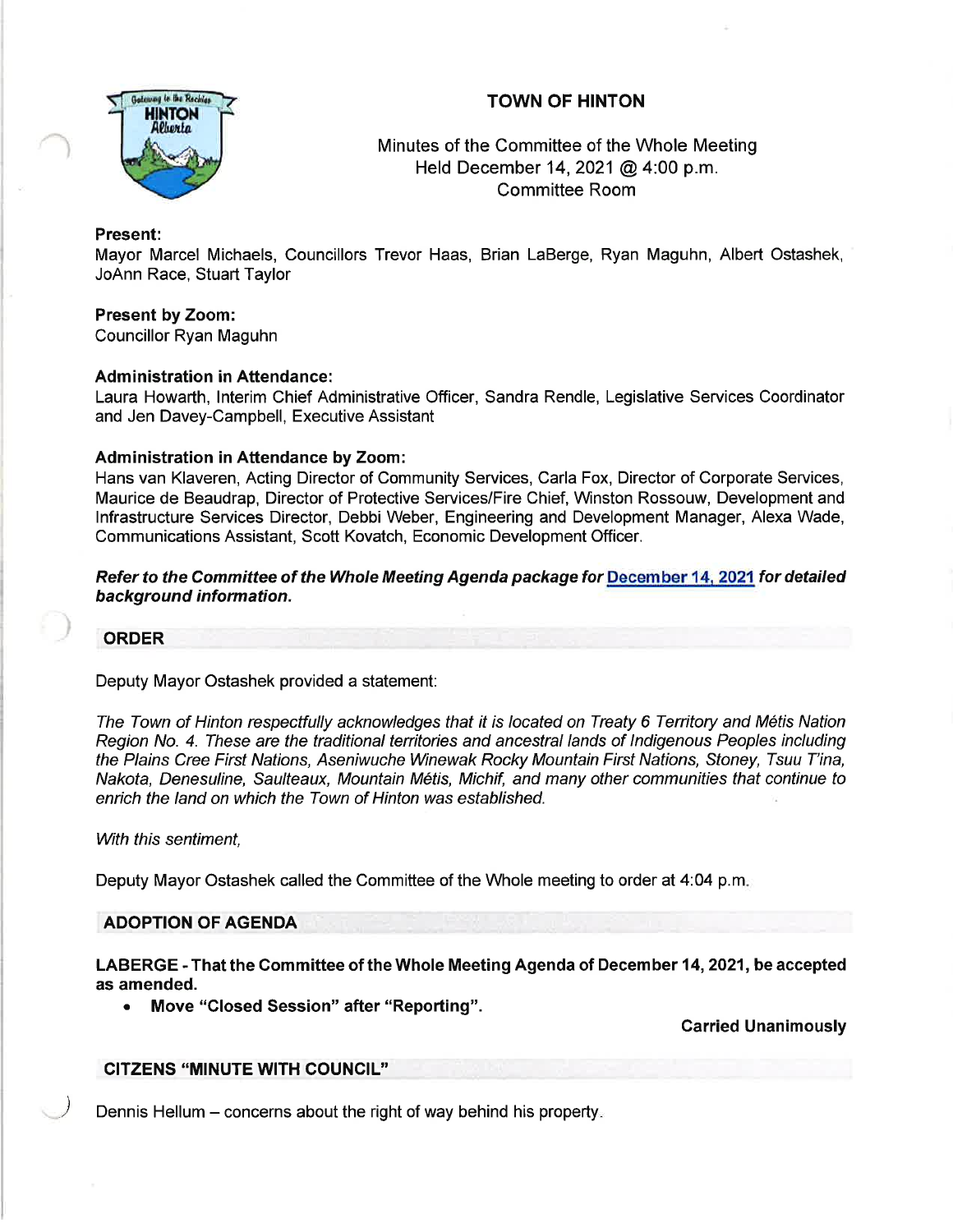Town of Hinton Committee of the Whole Meeting Minutes - December 14, 2021 Page l2

## DELEGATIONS AND PRESENTATIONS

- $1_{\cdot}$ Foothills Recreation Manaqement Association
- 2. Performinq Arts Societv of Hinton
- 3. Hinton Disc Golf Association
- 4. Hinton Mountain Bike Association
- 5. Hinton and District Chamber of Commerce
- 6. <u>Hinton Golfing Society</u>
- 7. Hinton Historical Societv

Council broke at 6:21 p.m.; Resumed at 6:26 p.m.

### DELEGATIONS AND PRESENTATIONS CON'T

1. Pine Valley Expansion Fundraising Team Donation Request - Brad Bancroft

### BOARDS AND COMMITTEES OF COUNCIL REPORTING

None.

## ACTION ITEMS

### 1. British Columbia Wildfire Deployment Revenue

HAAS - That Committee recommend Administration bring forward a Request for Decision to transfer of the 2021 unbudgeted revenues, generated by the Fire Rescue Service Branch related to the British Columbia Wildfire deployment, to the Fire Equipment Reserve, to the December 21, 2021, Regular Council Meeting for decision.

Carried Unanimously

#### DISCUSSION ITEMS

1. Whistle Blower Policv

HAAS - That Gommittee direct Administration bring forward a draft Whistle Blower Policy before the end of February 2023.

MICHAELS - Friendly Amendment - Change February to May 2023.

HAAS - That Gommittee direct Administration bring forward a draft Whistle Blower Policy before the end of May 2023.

> Carried 6-1 For: Ostashek, Michaels, Taylor, LaBerge, Maguhn, Haas Against: Race

### INFORMATION ITEMS

None.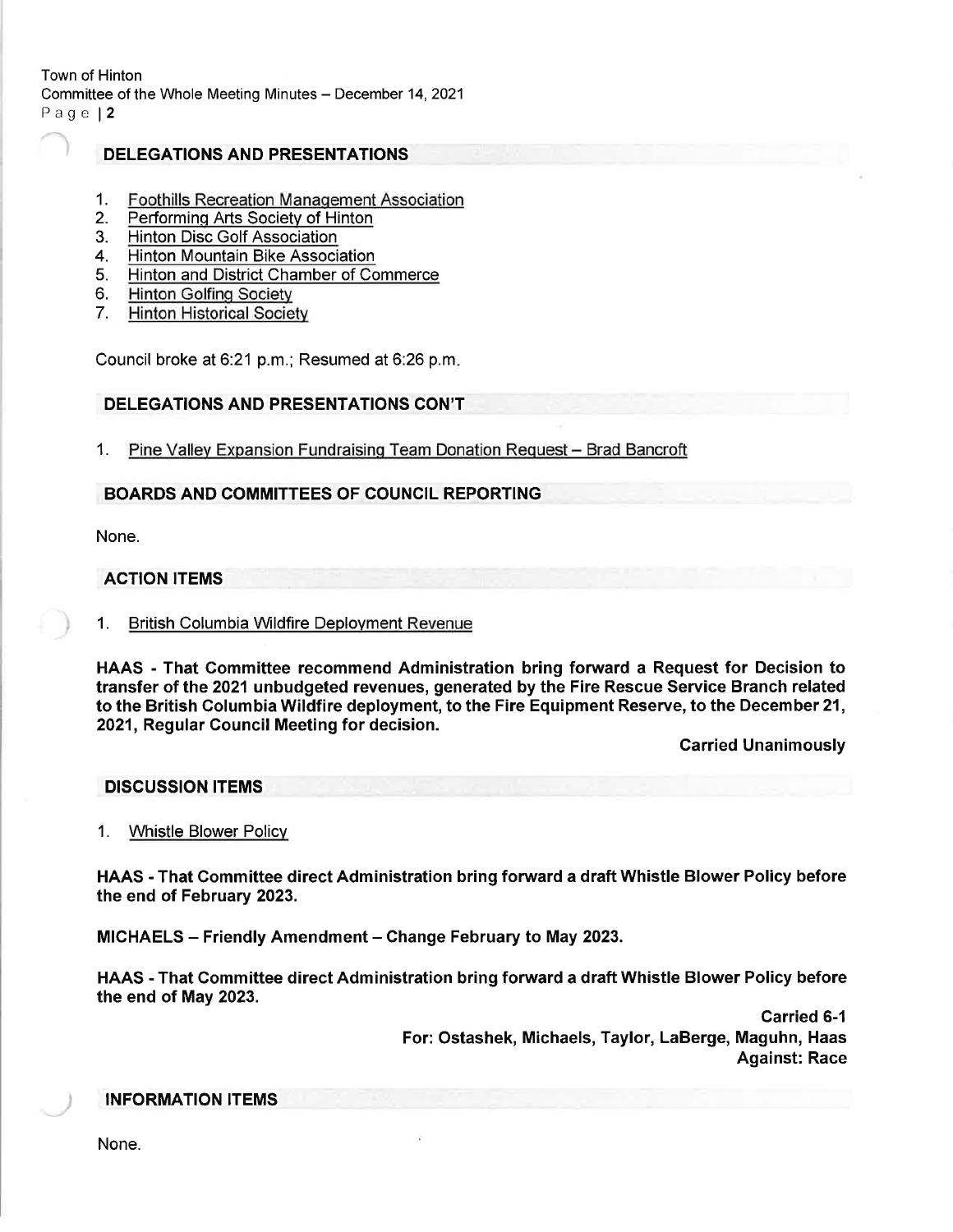Town of Hinton Committee of the Whole Meeting Minutes - December 14, 2021 Page 13

# **REPORTING**

- 1. Council
	- Reporting
		- <sup>a</sup> Urgent Matters
- 2. Chief Administrative Officer Status Report
	- Reporting
	- **Status Report**
- 3. Legislative Services Update
- 4. Executive Assistant Logistics lnformation

## CLOSED SESSION

)

- 1. Hinton Golf Course Memorandum of Understanding Closed per Section 16 of FOIP
- 2. Personnel, CAO Update Closed per Section 17 of FOIP

MICHAELS - That the Committee of the Whole Meeting move to Closed Session at 7:44 p.m. Carried Unanimously

M. de Beaudrap, H. van Klaveren, C. Fox, J. Davey-Campbell, S. Rendle and A. Wade left the meeting at7:44 p.m.

HAAS - That the Gommittee of the Whole Meeting move out of Glosed Session at 8:00 p.m. Carried Unanimously

MICHAELS - The Committee extend the Gommittee of the Whole Meeting past 8:00 p.m. Carried Unanimously

HAAS - That the Committee of the Whole Meeting move to Glosed Session at 8:00 p.m. Carried Unanimously

HAAS - That the Committee of the Whole Meeting move out of Closed Session at 9:00 p.m. Carried Unanimously

OSTASHEK , That the Committee of the Whole Meeting move to Glosed Session at 9:02 p.m. Garried Unanimously

MICHAELS - That Gommittee of the Whole move out of Glosed Session to make a motion on camera at  $9:06$  p.m.

**Carried Unanimously** 

Jen Davey-Campbell and Alexa Wade joined the meeting at 9:06 p.m

MICHAELS - That Gommittee direct Administration to advise the proponent of what was discussed in closed session regarding the Hinton Golf Course Lands Memorandum of Understanding and bring back further information and recommendations to council on December 21, 2021.

**Carried Unanimously**